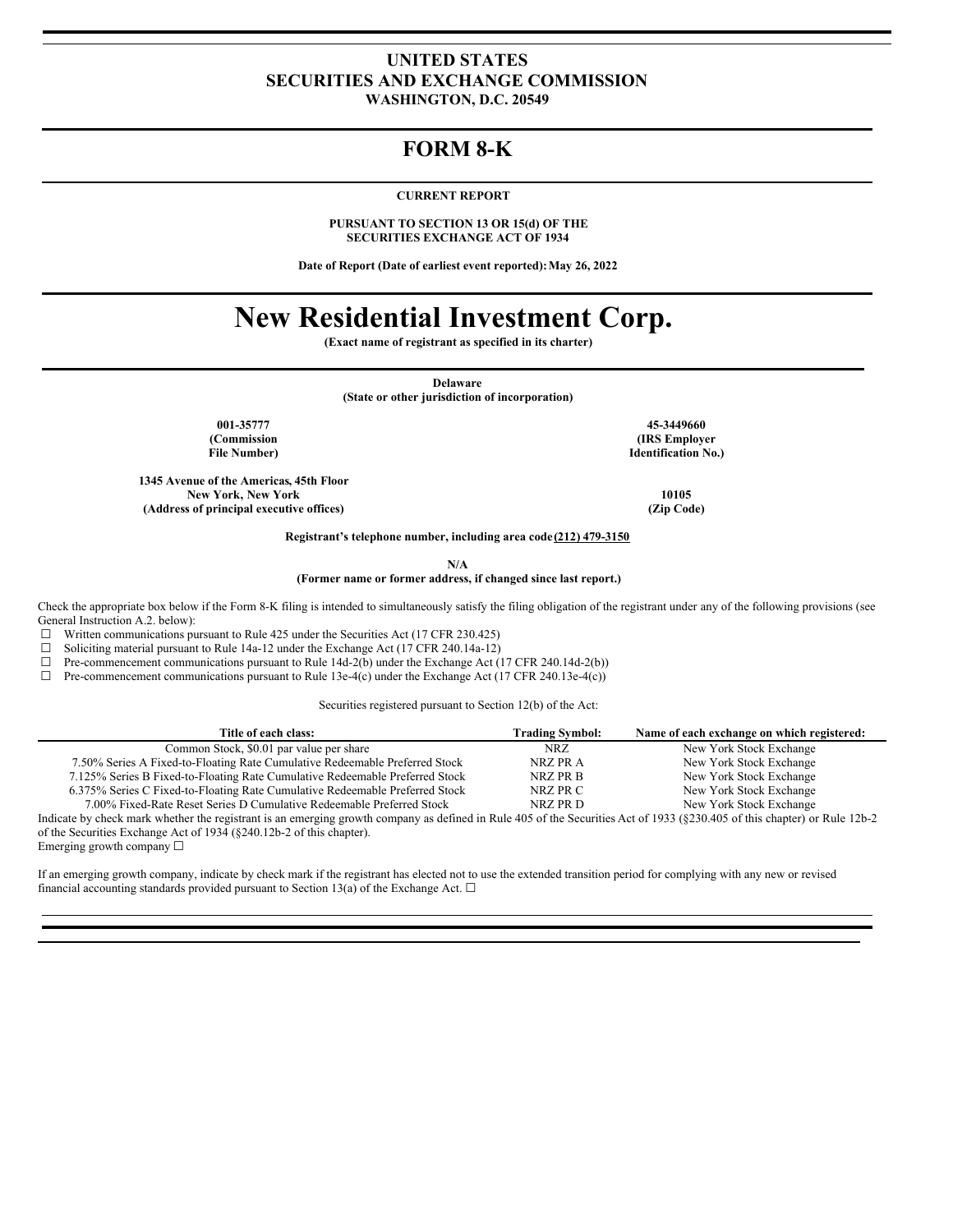#### **Item 5.07. Submission of Matters to a Vote of Security Holders.**

Ī

At the 2022 Annual Meeting of Stockholders (the "Annual Meeting"), held May 26, 2022, the stockholders of New Residential Investment Corp. (the "Company") voted on the matters described below.

1. The Company's stockholders elected two Class III directors, who comprise all the directors of such class, to serve until the 2025 Annual Meeting of Stockholders and until their successors are elected and duly qualified. The numbers of shares that voted for the election of such director, withheld voting for such director, and represented broker non-votes with respect to this proposal are summarized in the table below.

| Director Nominee     | Votes For   | Votes Withheld | Broker Non-Votes |
|----------------------|-------------|----------------|------------------|
| Robert J. McGinnis   | 14.064.668  | 13.778.365     | 121.707.753      |
| <b>Andrew Sloves</b> | 115.903.654 | 11,939,379     | 121,707,753      |

2. The Company's stockholders ratified the appointment of Ernst & Young LLP as the Company's independent registered public accounting firm for the fiscal year ending December 31, 2022. The numbers of shares that voted for, against and abstained from voting for or against the ratification of the selection of Ernst & Young LLP are summarized in the table below.

| √otes For                   | √otes<br>Against                        | Abstentions |
|-----------------------------|-----------------------------------------|-------------|
| 2.640<br>227<br>$\sim$<br>. | (42.21)<br>-16<br>$\epsilon$<br>T 4 . 4 | 020<br>9.50 |

\* Broker non-votes are instances where a broker holding shares of record for a beneficial owner does not vote the shares because it has not received voting instructions from the beneficial owner and therefore is precluded by the rules of the New York Stock Exchange ("NYSE") from voting on a particular matter. Under NYSE rules, when a broker holding shares in "street name" does not receive voting instructions from a beneficial owner, the broker has discretionary authority to vote on certain routine matters but is prohibited from voting on non-routine matters. Brokers who did not receive instructions were not entitled to vote on the election of directors, but they were entitled to vote on the ratification of the appointment of the independent registered public accounting firm.